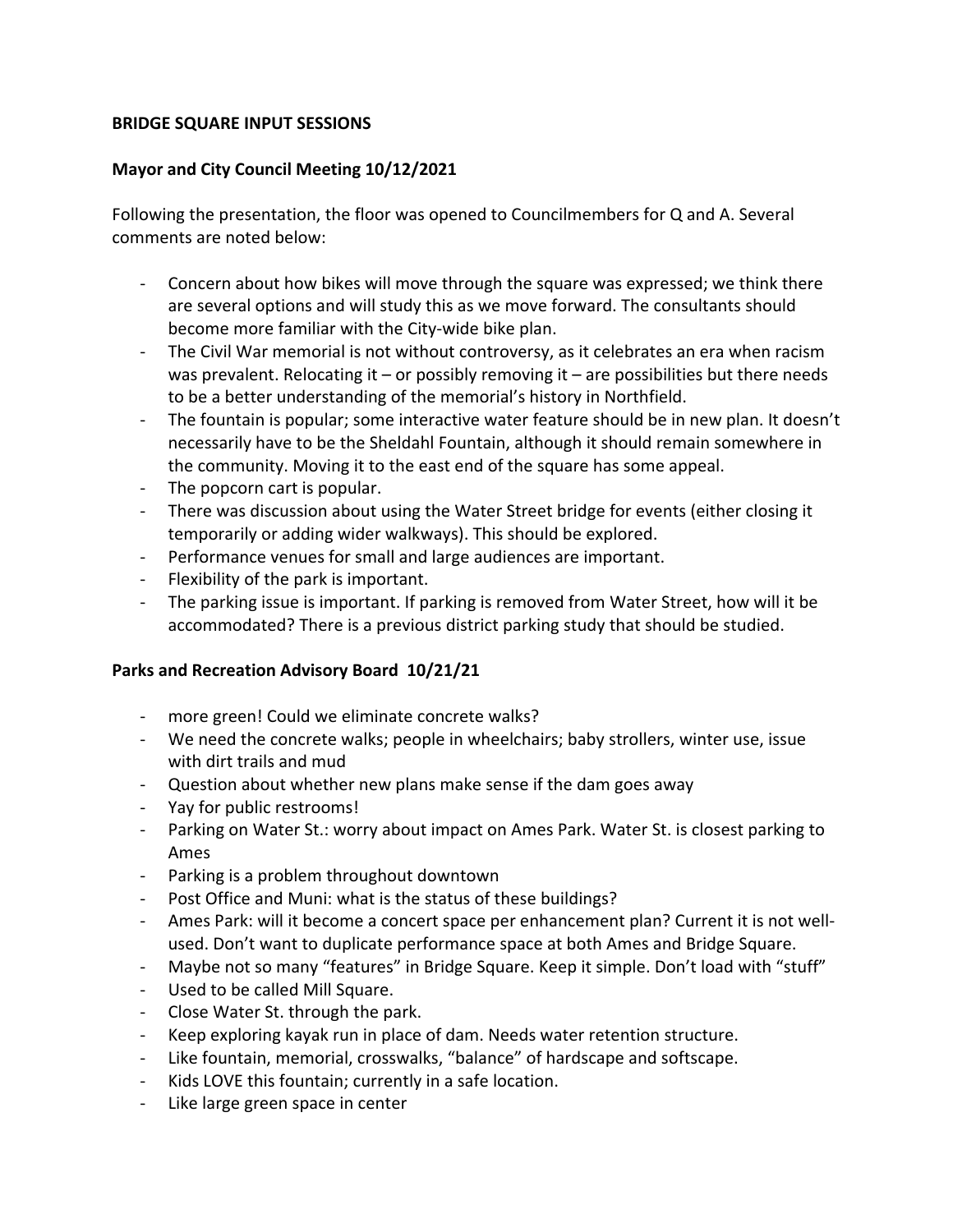- ‐ Yes, remove Water St.
- ‐ Reduce remainder of Water St. to a one‐way with one lane.
- ‐ Pergola is one too many "things"
- ‐ Don't want improvements to negate already successful events that take place here
- ‐ more greenspace adds versus hardscape especially the arch through area replacing the water street.
- ‐ Appreciated the comment on the surrounding buildings and context. He thinks the future of post office and liquor store site are relevant to the area.
- ‐ Accommodate for fishers, bikers and walkers along there. they will use that space and need to make sure they have usage.
- ‐ Was in favor of closing Water Street.
- ‐ Other projects near area like the dam replacement should be considered
- ‐ Public restrooms: president historical society likes restrooms.
- ‐ Ames Park concern on public parking eliminated.
- ‐ Parking is an issue downtown.
- ‐ Cannon river watershed—it's not a pretty river so can we make it look nicer.
- ‐ The amphitheater isn't as critical and maybe
- ‐ Less about activity and more about community meeting space
- ‐ Would be interested to go back to mills square name
- ‐ Public restrooms: would love to see it on #9 or somewhere else
- ‐ #11—in favor of closing water through park. Make it a one‐way street through there.
- ‐ Push back parking on east side of Water St and eliminate parking on west side.
- Nathan Knutson: Feels memorial and Fountain are important. Like greenspace and connection to river like that., crosswalks, hardscape/softscape balance. Thinks arbor and amphitheater too much going on buildings are a nice backdrop.
- Better park with Water St. closed.
- ‐ Less about activity and more about community meeting space

Public Comments @ PRAB

- ‐ closing access to post office not good; needs to be accessible for folks who drive; could close in summer
- ‐ need the civil war memorial in the park; turning the eagle head is a long‐standing ritual for this college town
- ‐ showmobile portable stage is "as good as they can do" Flexible and gone when not needed.
- ‐ Fountain should stay where it is
- ‐ Work with what you have now and just improve on it
- ‐ Fishing takes place on the waterfront promenade; need to be sure it would for others as well as fisher‐people
- ‐ leave water street open, keep the war memorial, no value in the amphitheater, replace the dam not just remove it, felt differently about Bridge Square in the summer vs. winter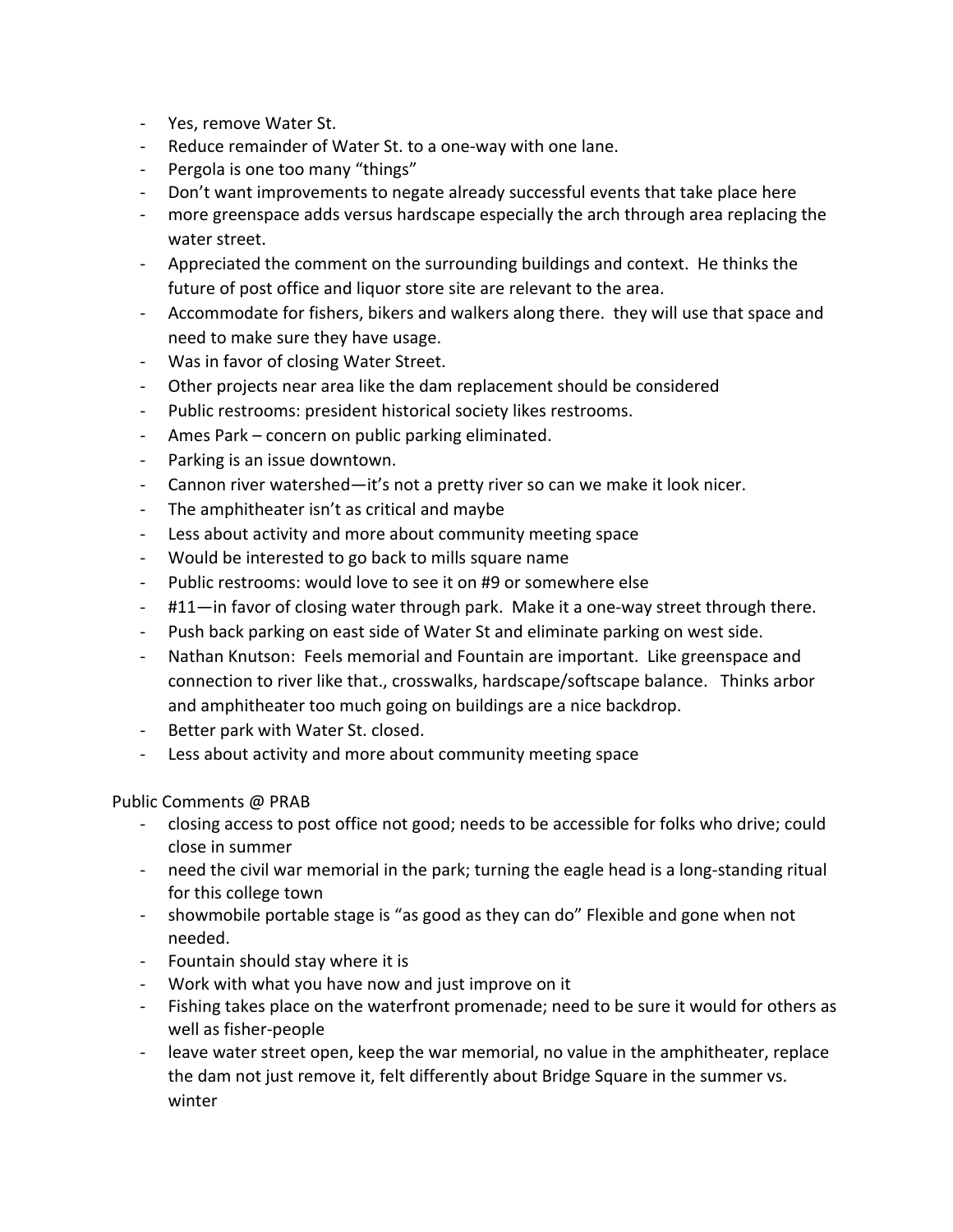## **Arts and Cultural Committee 11/08/21**

- ‐ Pergola: shade is important
- ‐ Could also have removable fabric shades on tall poles
- ‐ Like idea of expanding green space along river; all that parking is short‐sighted
- ‐ Be sure to have power feed to park and expanded green space for performances
- ‐ Paved paths are important
- ‐ This is a town square; not a town park!
- ‐ I walk diagonally across the square to Post Office; probably can't accommodate that
- ‐ Interactive water feature would be nice
- ‐ Maybe there's a "bigger plan;" e.g. maybe the performance space should be elsewhere. In Europe, a square is simple and minimal. Comment is seconded: Analogy to European Square – that's the ticket!
- ‐ Does Bridge Square serve a purpose that is not served elsewhere?
- ‐ Current activities must be preserved and enhanced in Bridge Square; they are an economic driver for the community.
- ‐ Love idea of projection on Post Building
- ‐ Like idea of some flexible and some fixed seating
- ‐ More green space along the riverfront

# **Chamber of Commerce, CVB, Riverwalk Market, Northfield Historical Society 11/19/21**

- ‐ How will this plan impact historic designation? Would altering it affect that?
- ‐ Very concerned about parking; for businessesto thrive we need it close in;should be dealt with hand-in-hand with Bridge Square plan
- ‐ Really concerned about parking would severely limit how many could come here.
- ‐ If fountain has a splash pad, it's too close to the street. People sit around the fountain in its current location; they love it!
- ‐ See issues for how vendors get set up access for vehicles, the stage, etc.
- ‐ Amphitheater not a wise use of the area
- ‐ Feedback should have been much earlier!
- ‐ I've heard this presentation 3 times now; many different opinions with little overlap
- ‐ Hadn't thought about historic designation; important! Are we working with the HPC?
- ‐ Concern with how sound moved in the space, especially with performance near the dam.
- ‐ Vendors need to pull in, set up tents. East of doing this is important.
- ‐ Amphitheater area would limit vendors there; slope is already a challenge.
- ‐ Public bathrooms very important!
- ‐ What will the cost be for taxpayers?
- ‐ Restroom issue should be solved first.
- ‐ Parking issue: hard to even park for lunch sometimes.
- Likes fountain nearer Division but not good for kids and a splash pad.
- ‐ Amphitheater would only be used occasionally. A designated use like this could be very limiting.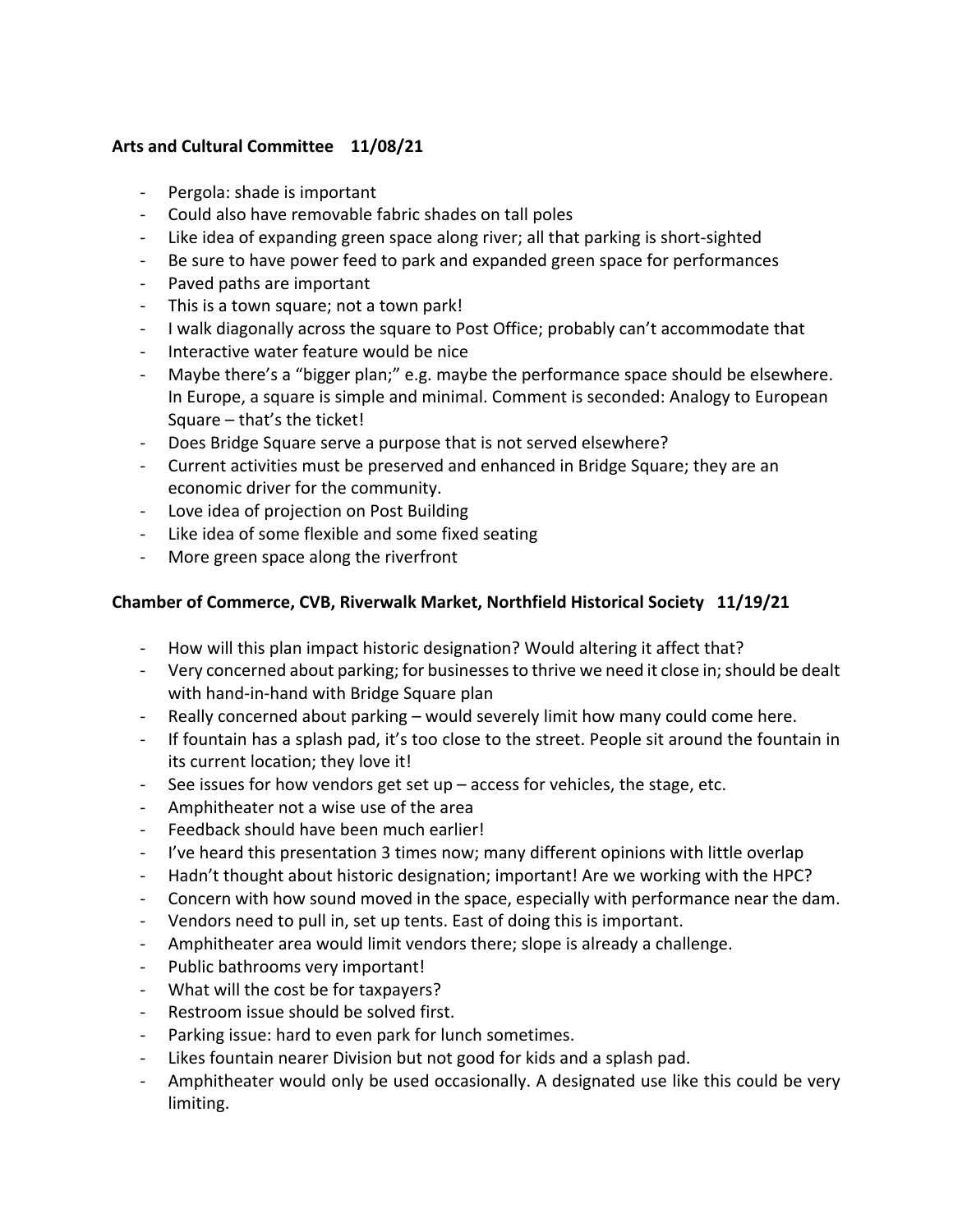- ‐ Concern about noise at amphitheater noise from the dam
- ‐ Layout looks lovely
- ‐ Agree with other about historic district and this park's role
- ‐ Parking has to be solved.
- ‐ Good access for vendors very important.
- ‐ How about convertible streets? Close off for specific events.
- Fountain needs to remain in the center  $-$  it is an icon, a focal point
- ‐ Splash pad is nonsense this is not a play park
- Amphitheater and noise issue from the dam; he was a theater designer and likes flexibility, e.g. the portable stage
- ‐ War memorial has VFW been invited to react? It is part of the Northfield history and historic district – and there's the eagle on top that college kids can turn
- ‐ Like more trees but be aware of how vendors use the space to set up
- ‐ Should not be an "everything" park; keep it simple
- ‐ Consider Post Office and drobox location
- ‐ Could keep Water St. in the park but make it convertible
- ‐ HPC has not seen this plan
- ‐ This area is part of the historic district and IS subject to State regs.
- ‐ Pergola and amphitheater compromise flexibility of the space
- ‐ Was historically a place to park and water horses; later cars parked there
- ‐ Top issue! Need permanent and quality restrooms close by…not porta potties!
- ‐ Trees yes. Can also preserve Water St.
- ‐ No to performance space. Noise.
- ‐ This plan becomes too formal. Part of its success today is its informality.
- ‐ Carleton has said no to bike trails on its property.
- ‐ Screening the electric transformer also important. (by popcorn cart)
- ‐ Parking is an issue, but riverfront is prime real estate! WE need a comprehensive parking strategy.
- ‐ Restrooms very important. Need a strategy for that too.
- ‐ Santa House is important winter feature on popcorn wagon site.
- ‐ HPC: very important to get their input
- ‐ No to amphitheater here but need one someplace
- ‐ Better to move fountain back…a little too close to the street
- ‐ Really concerned about parking
- ‐ Splash pad
- ‐ Amphitheater: not right use for the space. Looks nice
- ‐ I agree with what was said on behalf of RMF. My other thought...how is the sound going to be by the river/dam. Also, we need flat space for vendor set up and especially if we limit street space for vehicles
- ‐ How does sound move
- ‐ If we need to close the street
- ‐ Bathrooms: could benefit from those
- ‐ Parking is an issue its really important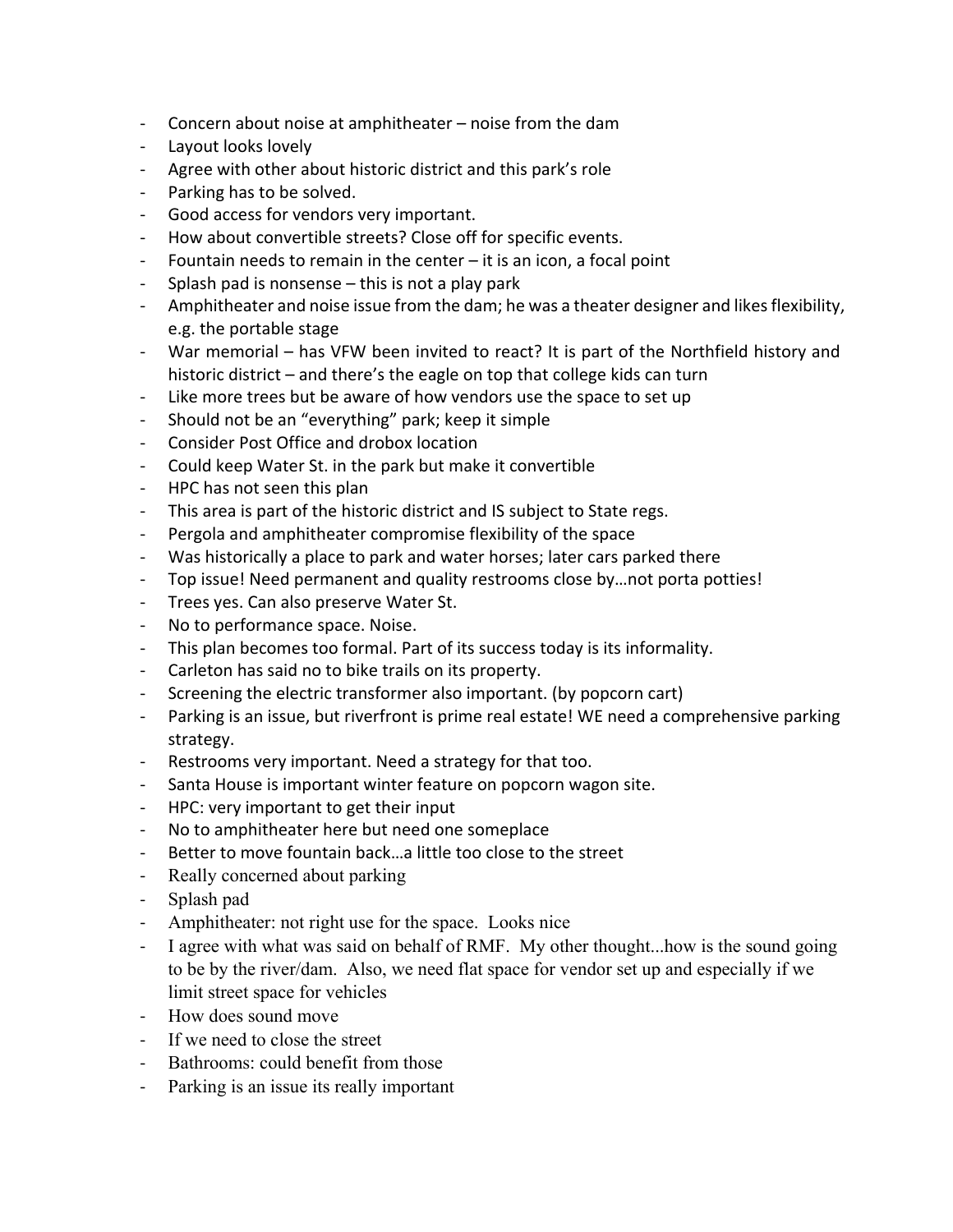- ‐ we can always close the street but may not always serve to close the street. Rather than permanently close it
- ‐ Fountain: thinks the fountain should be in the center of the park.
- ‐ Amphitheater: don't need it.
- ‐ War Memorial: historic district, has VFW been invite for input.
- ‐ If have to move it shift it closer to the fountain.
- ‐ Likes the added trees.
- ‐ Space for vendors on market fair.
- 1st yes its pretty, but at what cost to the tax payers?
- 2nd and really #1 public restroom should be resolved first!
- ‐ 3rd I think the fountain move is too close to the road and will impact the walking traffic.
- ‐ 4th parking, needs to be LEFT as is. if people can't park, they can't shop! Its already an issue.
- ‐ 5th Historical issues? The Veterans statue must remain.
- ‐ 6th Amphitheatre....Just don't feel it will be used enough to justify it.
- ‐ Bathroom facilities are really important
- ‐ Preserve trees
- ‐ Flexibility
- ‐ Noise of dam itself is a good point.
- ‐ Blocks view of review: amphitheater counterproductive. Makes it more formal. Part of the charm is the informality.
- ‐ Move the transformer
- ‐ I like the expansion of green space between 4th and 5th (yes, at the cost to parking in that space)-- # 11.
- ‐ This is prime real estate…would love to see it more green than parking we'd need to find an alternative place.
- ‐ Restroom: big issue.
- ‐ Amphitheater not in this space
- ‐ Added trees and greenspace
- ‐ Visually looks nice
- ‐ Could fountain move further back (being used all the time and even though not intended to be a swimming area it's a little close to the street).
- ‐ Lovely plan with some tweaks could make the downtown even more special than it is.

## **Vintage Band Festival 12/1/21**

- ‐ Always a focus at Bridge Square most events there; a natural center of activity
- ‐ Supports economic activity downtown
- ‐ Have had success with the portable stage
- ‐ Love the idea of a stage more toward the center of the square. The fountain and memorial do compromise thee flexibility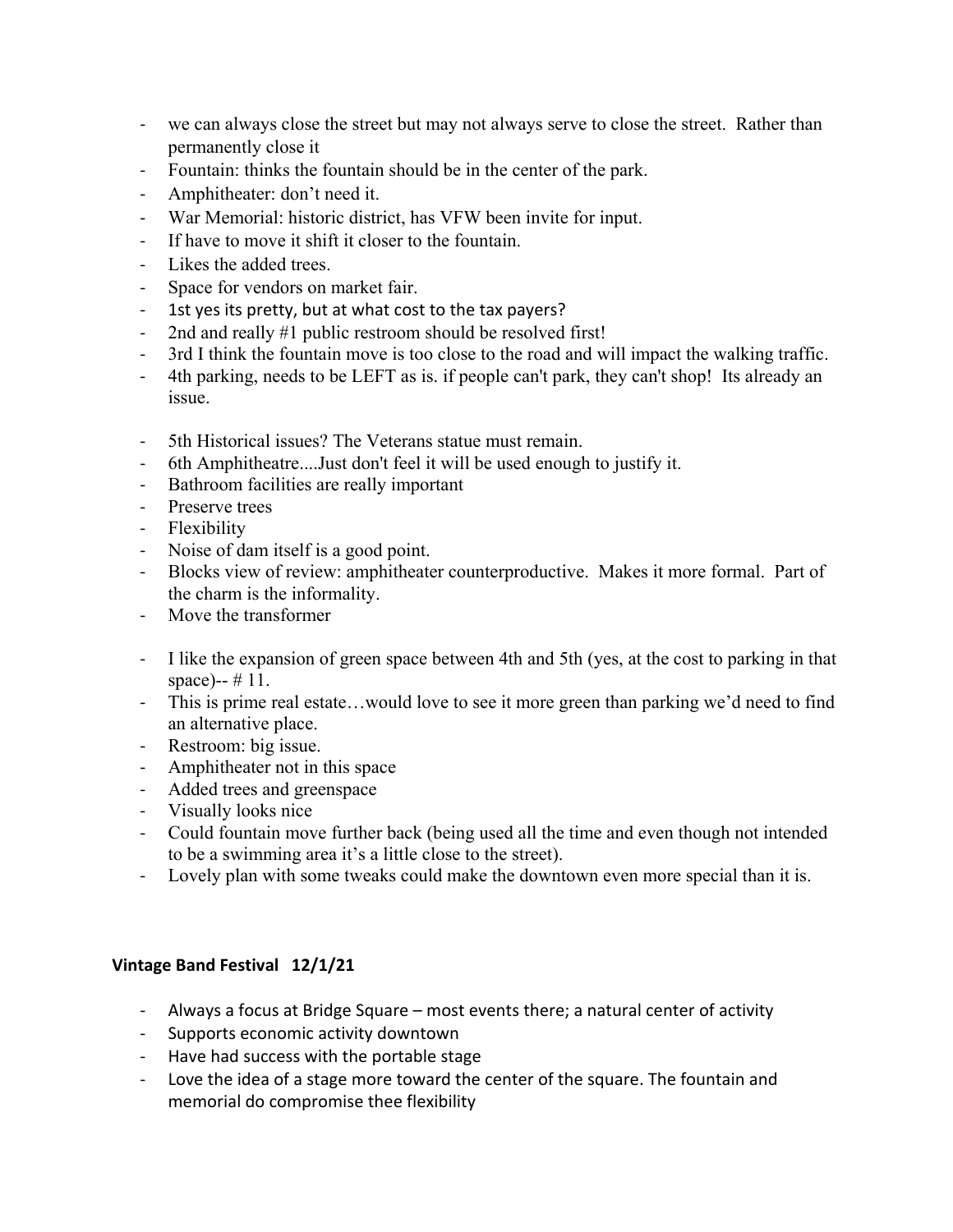- ‐ Portable stage can be too small sometimes, ex. a performance by 50 musicians
- ‐ Take a look at Hastings and LaCrosse WI for great riverfront stages; see right through them to the river.
- ‐ Love the fountain and memorial; favors moving fountain east and memorial to Vets park
- ‐ Another use could supplant the Post Office; this is not a sacred site for the Post office.
- ‐ Think of the entire downtown, esp. Division St. as a place tom celebrate music of the past – venues throughout downtown (strolling down Division, etc.
- ‐ We bring music to the neighborhoods
- ‐ Do want to engage with the river better
- ‐ Permanent stage would need a lot of ongoing maintenance
- ‐ Used to be a permanent stage at Central Park; maybe make a stronger relationship between Bridge Square and Central Park
- ‐ Could imagine Ames as an alternative site
- Like the idea of portability  $-$  can order the right size of stage
- ‐ Every 3 years the festival is for four days; other years just one day
- ‐ Please come to the festival! It's the best way to see how spaces are used
- ‐ Parking not so much of a problem. Many people walk in.
- ‐ 15,000 people attend over four days
- ‐ Full square is 800 people =/‐
- ‐ On a full day, 2000 people in Bridge Square
- ‐ Alternative venues should be considered "in addition to" Bridge Square; not "instead of"
- ‐ Small groups of musicians strolling down Division and playing
- ‐ Central Park has a role with the Northfield Arts Guild
- ‐ Most important: don't remove from downtown!
- ‐ Use Odd Fellows Park Pavilion a lot (over by St. Olaf campus)
- ‐ 4 hours to set up and take down the Showmobile for a one hour performance
- ‐ For the four‐day event they rent an even larger stage

The #1 priority for Vintage Band Festival is to have a dedicated performance venue on the South/west side of Bridge Square that will not only accommodate the Showmobile, but that is large enough for a stage bigger than the Showmobile. It would be ideal if that stage were a permanent structure in the square, but if not, the area should be level and strong enough to allow for a rental stage. As a side note, it's our observation that the Showmobile is aging and at some point in the near future will need to be replaced.

If this isn't possible, Vintage Band Festival would continue to place its stage in the street in front of the Post Office as has been done since 2006.

There are two recent and nearby examples of the type of structure that would work well for band concerts in Bridge Square. Both the cities of Hastings, MN and La Crosse, WI have constructed riverfront performance venues in the past five years. Follow the links for pictures and descriptions. The Hastings performance structure was funded by the Rotary Club.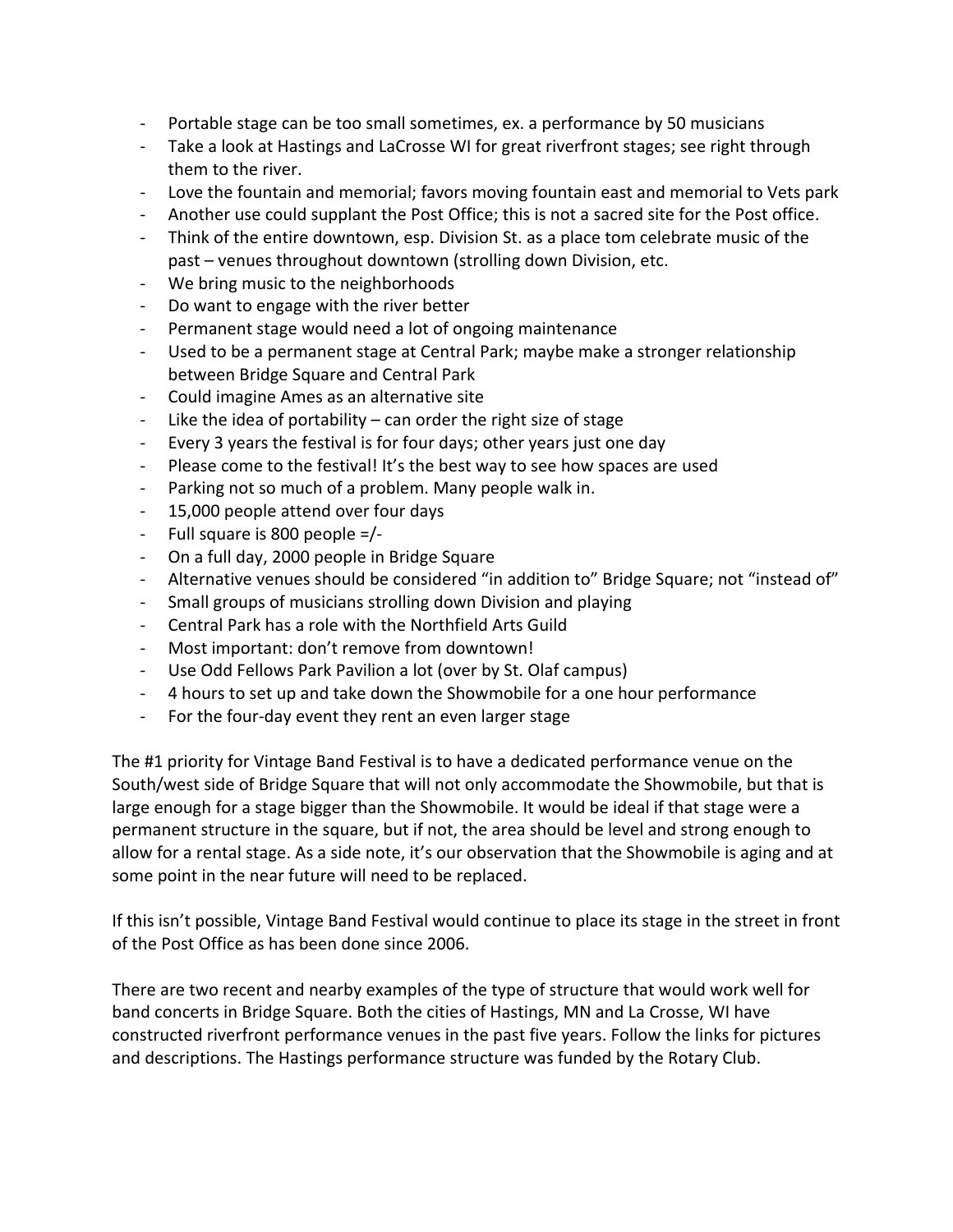Other Northfield organizations that regularly present musical performances in Bridge Square are the Northfield Community Band, the Defeat of Jesse James Days, the Northfield Arts Guild, Riverwalk Market Fair, the NDDC, the Chamber of Commerce and the Northfield Public Library.

In addition to the above priority, Vintage Band Festival supports the following concepts:

- ‐ moving the Sheldahl fountain as far east in the Square as possible.
- moving the Soldiers and Sailors monument away from the center of the square. It's fine with us if the monument is moved to another location in the community such as Veterans Park.
- ‐ permanently closing off the Water Street segment in Bridge Square.
- making the center of the Square open from the far east side to the Riverwalk.
- ‐ minimizing the amount of green grass in the Square. The increasing amount of event activity in the Square makes it impossible to maintain the lawn's aesthetic appearance. For most of the summer, the grass is trampled and fading from green to brown.
- ‐ keeping the tree canopy on the north, south and west perimeters of the square.
- ‐ making Bridge Square changes in a collaborative way so that they benefit all organizations that currently use the square.

Concerns regarding some of the proposed options presented to the City Council fall 2021: The proposed amphitheater on the western edge of the square is problematic. The noise from the dam will drown out any performing group beyond about ten feet from the performers. Adding tiered seating facing the river will adversely affect our audience. If our performing area is east of the tiered seating, our stage will hide the ensembles. If our stage is in the street in front of the Post Office, the tiered seating is facing the wrong direction.

The concept showing additional green space in Water Street south of Bridge Square will severely restrict our use of the area as a loading and unloading zone for our musicians and technicians. In fact, we would like the City to consider the permanent closure of "No Name Street" on the south side of Bridge Square to vehicular traffic and making the Water Street parking area a parking lot, not a through street. This would mean relocating the Post Office drop box somewhere else downtown, but it could be done. This would greatly enhance public safety in Bridge Square. It would also present additional design possibilities as the plaza would actually become more of an actual geometric rectangle and not an oval as it currently is.

# **Defeat of Jesse James Days 12/2/21**

- ‐ Currently have tie downs in Water St. for the big tents
- Porta-potties: 20 at Water St. (existing ones go away temporarily); 6-8 at 4<sup>th</sup> St. bridge; up to 28 around Bridge Square alone
- ‐ Garbage and recycling throughout downtown; well maintained and emptied often
- ‐ Beer tent area is referred to as the "Entertainment Center"
- Info booth at historic bank  $-$  SE corner of the park
- ‐ 22 vendors +/‐ at Bridge Square; many locate on closed Water St. (need to support the weight of the food trucks as well)